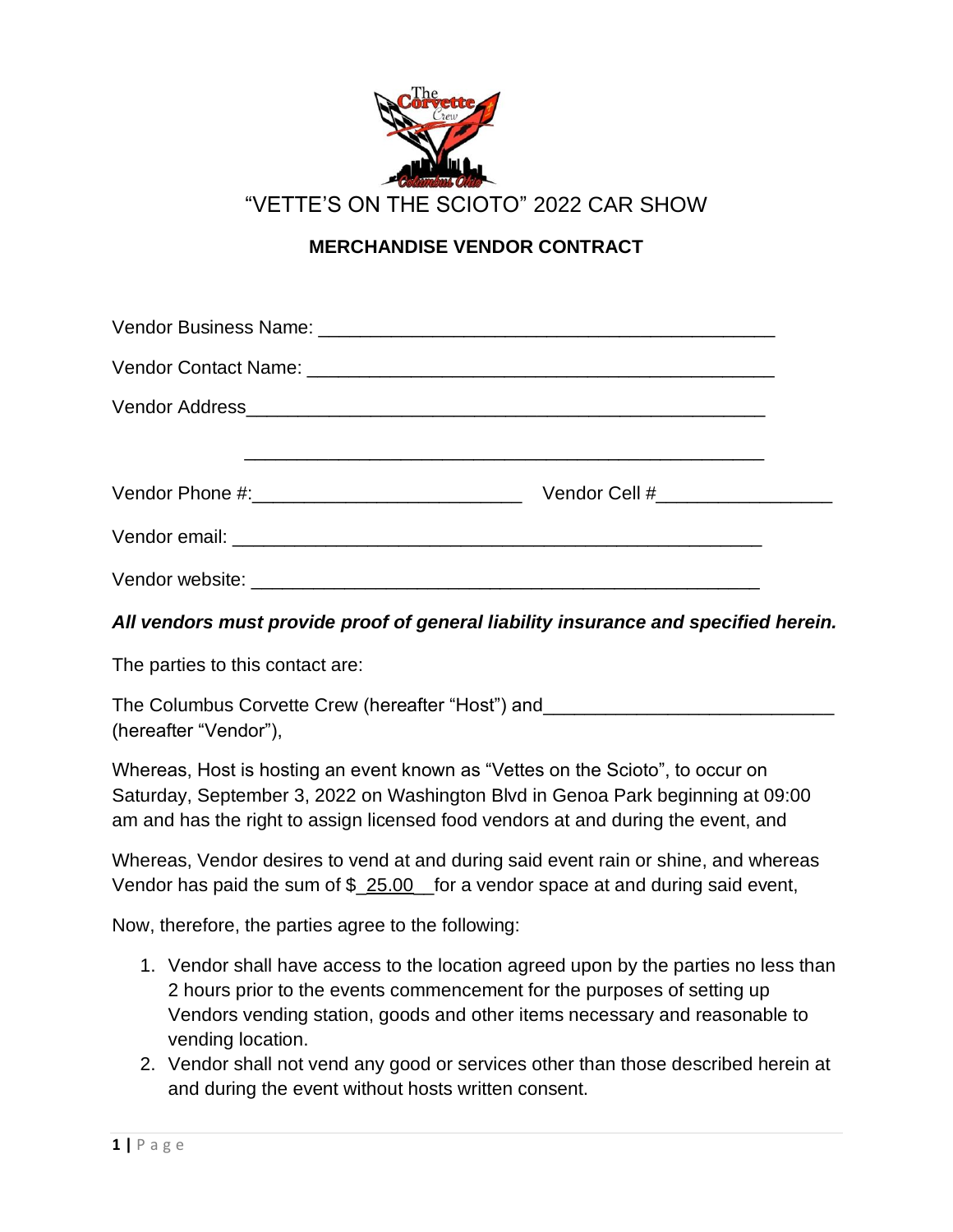- 3. . Vendors vending station shall be no larger than \_\_10\_feet x \_\_12\_feet; shall be clean and orderly; and shall comply with all applicable laws and regulations. Vendor shall be responsible for securing, carrying and displaying all City, State and/or Federal permits as required by law.
- 4. Vendor shall have access to the location for up to 2 hours after the events conclusion at 4:00 p.m. to dismantle and remove all things brought to the location by Vendor. Vendor shall leave the location clean of trash and substantially in the condition it was before Vendor occupied it.
- 5. Vendor hereby agrees to indemnify and hold harmless the Host against any damages or claims that may arise in connection with Vendors presence at the event and Vendors activities of any kind.
- 6. Vendors must supply proof of liability insurance with The Columbus Corvette Crew "Vettes on the Scioto" listed as the additional insured, along with the date of the event.
- 7. Vendor agrees to be responsible for and reimburse The Columbus Corvette Crew for any damages caused by the Vendor or its agents, including equipment malfunction that causes damages. Vendor agrees to be responsible for and reimburse any other property or persons to which they have caused damage.
- 8. Vendor is not permitted to directly wire or disconnect any electrical service. Vendor must be self-sufficient.
- 9. Vendors acknowledge that Host is not responsible for any loss or damage to vehicle or merchandise. It is vendor's sole responsibility to ensure coverage from any loss or damage to both equipment and persons. Host, its member, any coorganizations under Host's direction and/or any of their employees or agents will not be held liable for damages incurred.
- 10.Vendor acknowledges that the Vendor participation fee enabling participation in the event "Vettes on the Scioto" is non-refundable.
- 11.Additions, corrections or addendums of any kind to this contract must be in writing and signed by representatives of both parties.

**Proposed Inventory: Please list your anticipated product line or submit a copy of your menu. If you would like to add a product prior to the event, please submit your request to : [columbuscorvettecrew@gmail.com.](mailto:columbuscorvettecrew@gmail.com)**

\_\_\_\_\_\_\_\_\_\_\_\_\_\_\_\_\_\_\_\_\_\_\_\_\_\_\_\_\_\_\_\_\_\_\_\_\_\_\_\_\_\_\_\_\_\_\_\_\_\_\_\_\_\_\_\_\_\_\_\_\_\_\_\_\_\_\_\_\_\_

\_\_\_\_\_\_\_\_\_\_\_\_\_\_\_\_\_\_\_\_\_\_\_\_\_\_\_\_\_\_\_\_\_\_\_\_\_\_\_\_\_\_\_\_\_\_\_\_\_\_\_\_\_\_\_\_\_\_\_\_

**Terms and Conditions**:

*"Vettes on the Scioto"*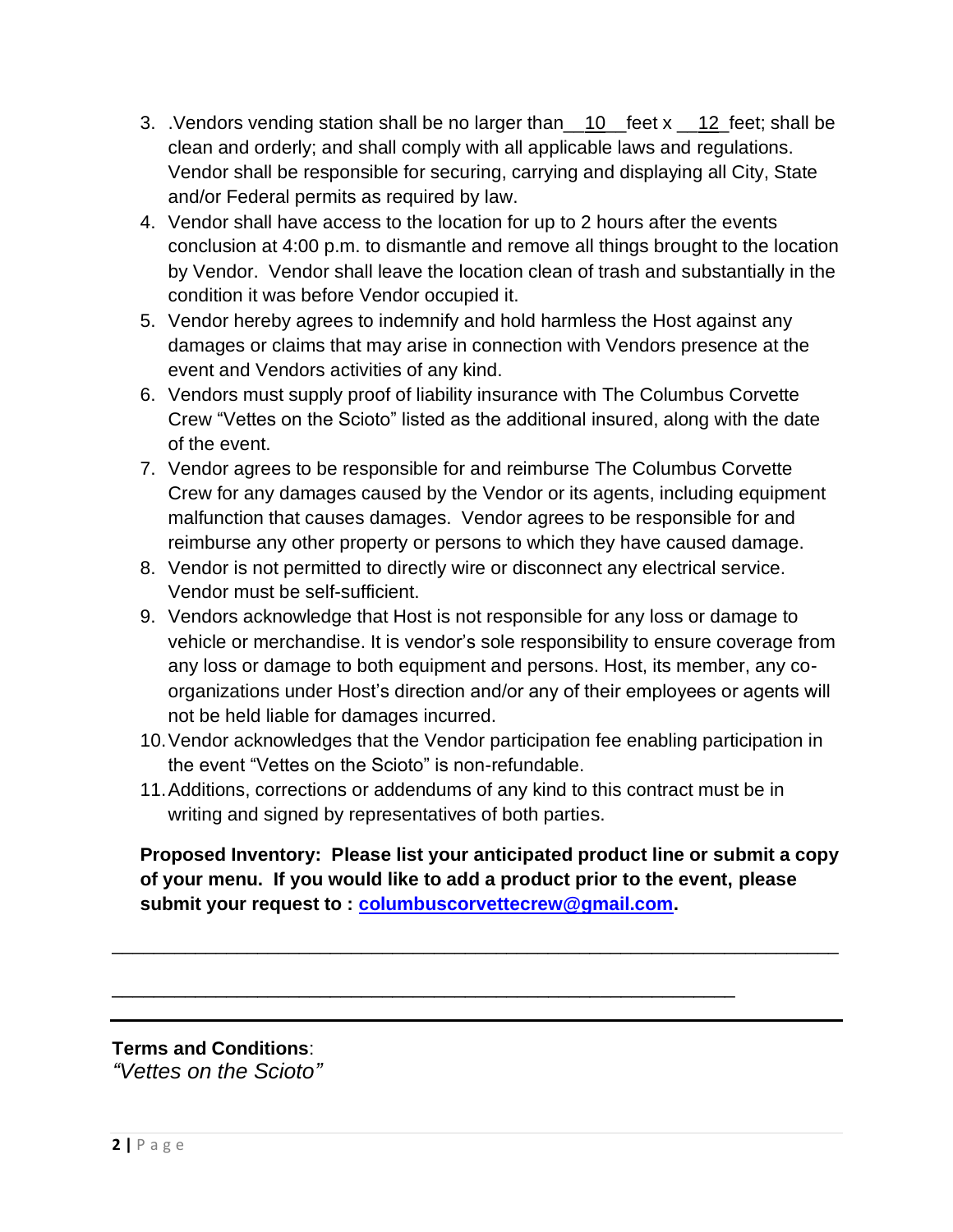Please direct all questions, concerns or comments regarding Vending to [columbuscorvettecrew@gmail.com.](mailto:columbuscorvettecrew@gmail.com) For all urgent matters please contact, Jackie Seward, (614) 354-9482.

### **Hours of Operation for Event**:

Saturday, September 3, 2022. The event will be held open from 9:00 a.m. until 4:00 p.m. All Vendors must be fully operational during these hours.

## **Location for Merchandise Vendors:**

All vendors will be located on Washington Blvd

If you must be absent from the event you must notify. Jackie Seward, (614) 354-9482.

\_\_\_\_\_\_\_\_\_\_\_\_\_\_\_\_\_\_\_\_\_\_\_\_\_\_\_\_\_\_\_\_\_\_\_\_\_\_\_\_\_\_\_\_\_\_\_\_\_\_\_\_\_\_\_\_\_\_\_\_\_\_\_\_\_\_\_\_\_\_ \_\_\_\_\_\_\_\_\_\_\_\_\_\_\_\_\_\_\_\_\_\_\_\_\_\_\_\_\_\_\_\_\_\_\_\_\_\_\_\_\_\_\_\_\_\_\_\_\_\_\_\_\_\_\_\_\_\_\_\_\_\_\_\_\_\_\_\_\_\_

## **Applicable Fees:**

All vendor fees must be paid in full by Wednesday August 28, 2022 to participate in event.

## **2022 Vendor Rates:**

Merchandise Vendor Rates - \$25.00

Please make checks and/or money orders payable to: The Columbus Corvette Crew or you may pay online @ thecorvettecrew.com/vettesonthescioto

Host agrees to refund any applicable fees if the event is cancelled by the Host and is not rescheduled. Refunds will be issued within 30 days after the cancellation of scheduled event.

### **Merchandise:**

Host reserves the right to approve or disapprove merchandise/product or goods that have not received prior approval. Host, its agents, and/or its stall will not be responsible for safeguarding merchandise.

### **Media Release:**

Vendor's signature acknowledges the following consent:

I, hereby give my consent to all photographs, audio recordings, academic work and/or video recordings taken of me or my staff. I understand that any such photographs, audio recordings, academic work and/or video recordings become the property of the Host and may be utilized by Host or others with consent of Host, for educational, instructional or promotional purposes determined by Host in broadcast and media formats now existing or created in the future.